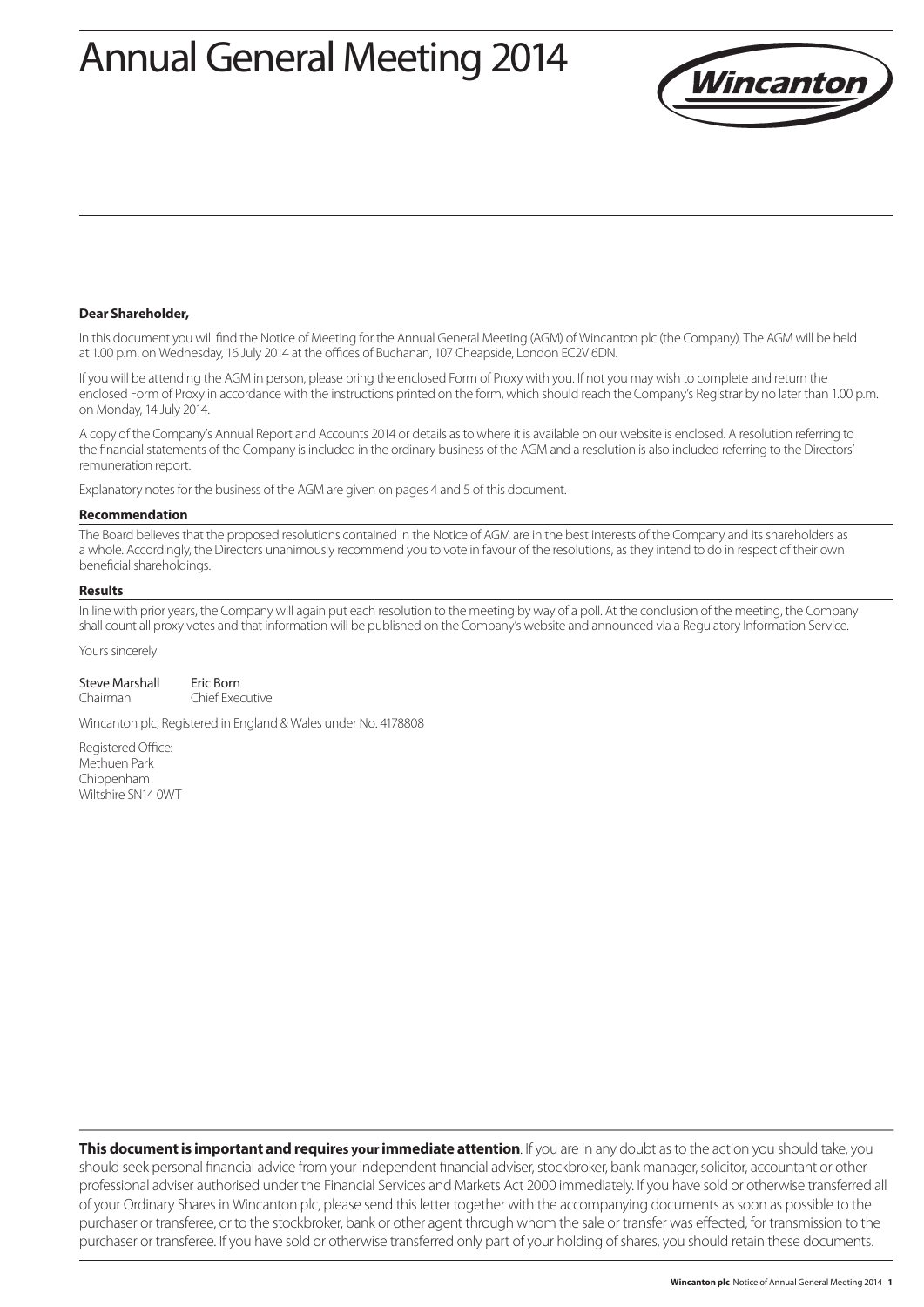# Notice of Annual General Meeting 2014

NOTICE IS HEREBY GIVEN that the thirteenth Annual General Meeting of Wincanton plc (the Company) will be held at the offices of **Buchanan, 107 Cheapside, London EC2V 6DN on Wednesday, 16 July 2014 at 1.00 p.m.** in order to transact the following business:

## **ORDINARY BUSINESS**

## **Report and Accounts**

#### **Resolution 1**

To receive and, if thought fit, adopt the financial statements and the Reports of the Directors and of the auditor for the year ended 31 March 2014.

## **Directors' remuneration report**

#### **Resolution 2**

To approve the Directors' remuneration report and the Annual report on remuneration, other than the part containing the Directors' remuneration policy, in the form set out in the Company's Annual Report and Accounts for the financial year ended 31 March 2014.

## **Resolution 3**

To approve the Directors' remuneration policy in the form set out on pages 43 to 47 of the Company's Annual Report and Accounts for the financial year ended 31 March 2014.

#### **Directors**

# **Resolution 4**

To re-elect Steve Marshall as a Director of the Company.

#### **Resolution 5**

To re-elect Eric Born as a Director of the Company.

#### **Resolution 6**

To re-elect Paul Venables as a Director of the Company.

#### **Resolution 7**

To re-elect Adrian Colman as a Director of the Company.

#### **Resolution 8**

To elect Richard Adam as a Director of the Company.

#### **Resolution 9**

To re-elect David Radcliffe as a Director of the Company.

#### **Resolution 10**

To re-elect Martin Sawkins as a Director of the Company.

#### **Auditor**

#### **Resolution 11**

To reappoint KPMG LLP as auditor.

#### **Resolution 12**

To authorise the Directors to determine the remuneration of the auditor.

#### **SPECIAL BUSINESS**

# **Donations to political organisations and political expenditure**

#### **Resolution 13**

To consider and, if thought fit, pass as an ordinary resolution that:

- **a** the Company and those companies which are UK subsidiaries of the Company be authorised for the purposes of Part 14 of the Companies Act 2006 at any time during the period from the date of the passing of this resolution to the conclusion of the AGM to be held in 2015, or on 30 September 2015, whichever is the earlier:
	- to make donations to political parties and/or independent election candidates; and
	- ii to make donations to political organisations other than political parties; and
	- iii to incur political expenditure;

provided that any such donations and expenditure made by the Company, or by any such subsidiary, shall not exceed in aggregate £25,000;

- **b** all existing authorisations and approvals relating to political donations or expenditure are hereby revoked without prejudice to any donation made or expenditure incurred prior to the date hereof pursuant to such authorisation or approval; and
- **c** words and expressions defined for the purpose of Part 14 of the Companies Act 2006 shall have the same meaning in this resolution.

# **Authority to allot shares**

#### **Resolution 14**

To consider and, if thought fit, pass as an ordinary resolution that the Directors be and are hereby generally and unconditionally authorised pursuant to and in accordance with Section 551 of the Companies Act 2006 to exercise all the powers of the Company to allot shares in the Company and to grant rights to subscribe for, or to convert any security into, shares in the Company:

- **a** up to an aggregate nominal amount equal to £4,058,243; and
- **b** comprising equity securities (as defined in Section 560 (1) of CA 2006) up to a further nominal amount of £4,058,243 in connection with an offer by way of a rights issue:
	- to ordinary shareholders in proportion (as nearly as may be practicable) to their existing holdings; and
	- ii to holders of other equity securities as required by the rights of those securities or as the Directors otherwise consider necessary

and so that the Directors may impose any limits or restrictions and make any arrangements which they consider necessary or appropriate to deal with treasury shares, fractional entitlements, record dates, legal, regulatory or practical problems in, or under the laws of, any territory or any other matter, such authorities to apply until the earlier of the conclusion of the 2015 AGM and close of business on 30 September 2015, in each case, so that the Company may: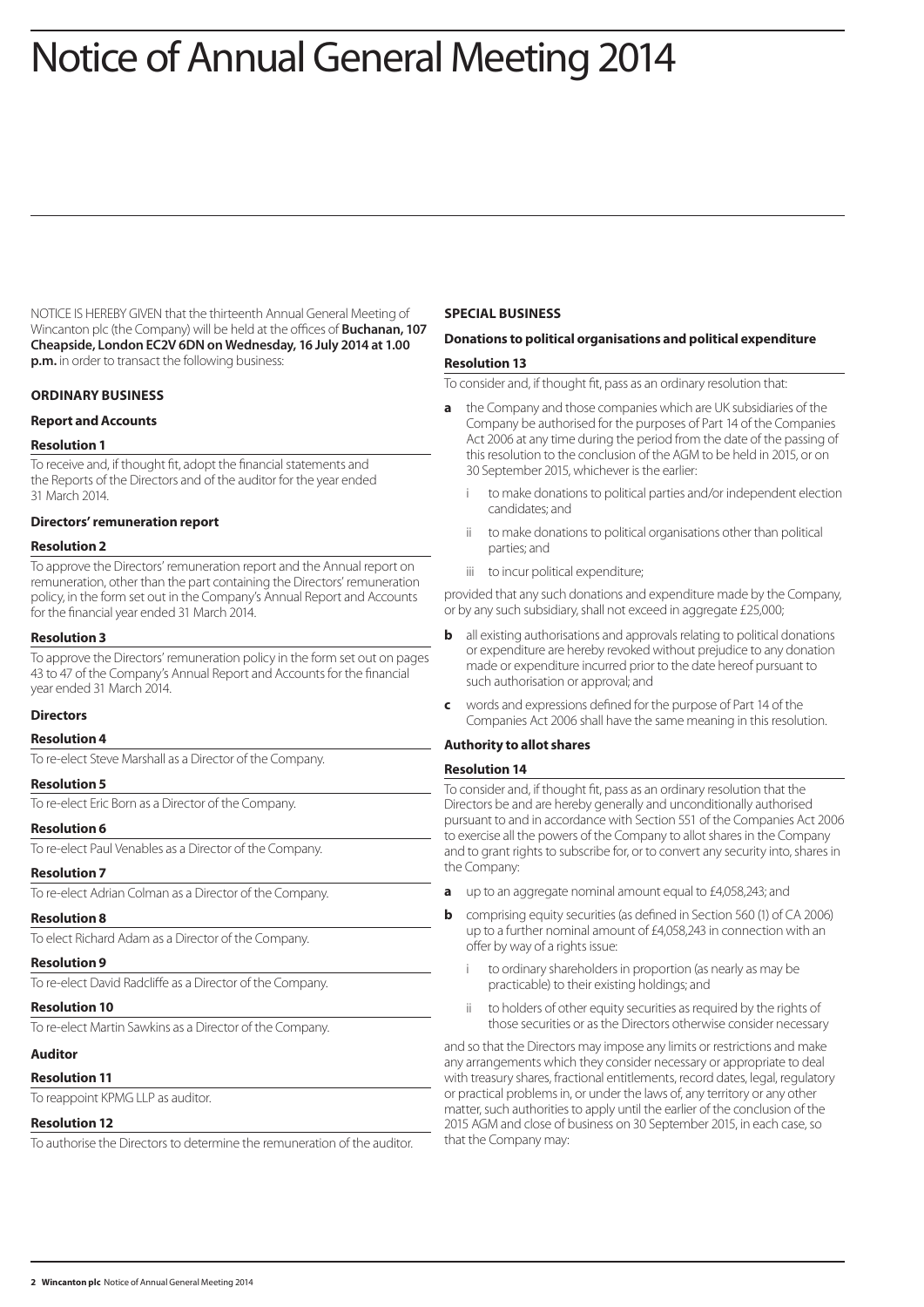- (1) pursuant to the authority granted under paragraph a make offers and enter into agreements during this period which would or might, require shares to be allotted or rights to subscribe for, or convert securities into shares to be granted after the authority ends and the Directors may allot shares or grant rights to subscribe for, or convert securities into, shares under any such offer or agreement as if the authority had not ended; and
- (2) pursuant to the authority granted under paragraph b, make offers and enter into agreements during this period which would, or might, require equity securities to be allotted after the authority ends and the Directors may allot equity securities under any such offer or agreement as if the authority had not ended.

#### **Authority to disapply pre-emption rights**

#### **Resolution 15**

To consider and, if thought fit, pass as a special resolution that, subject to the passing of Resolution 14 set out above, the Directors be and are hereby empowered to allot equity securities (as defined in Section 560(1) of the CA 2006) wholly for cash pursuant to the authority conferred by Resolution 14 and/or to sell Ordinary Shares held by the Company as treasury shares for cash as if Section 561(1) of the CA 2006 did not apply to any such allotment or sale, such power to be limited:

- **a** to the allotment of equity securities and sale of treasury shares for cash in connection with an offer of, or invitation to apply for, equity securities (but in the case of the authority granted under paragraph b of Resolution 14 set out above, by way of rights issue only) to or in favour of (i) ordinary shareholders in proportion (as nearly as may be practicable) to their existing holdings and (ii) holders of other equity securities, as required by the rights of those securities or as the Directors or otherwise consider necessary, and so that the Directors may impose any limits or restrictions and make any arrangements which they consider necessary or appropriate to deal with treasury shares, fractional entitlements, record dates, legal, regulatory or practical problems in, or under the laws of, any territory or any other matter; and
- **b** in the case of the authority granted under paragraph b of Resolution 14, and/or in the case of any sale of treasury shares for cash, to the allotment (otherwise than under paragraph (a) of this Resolution) of equity securities or sale of treasury shares up to a nominal amount of £608,736 such power to apply until the earlier of the conclusion of the 2015 AGM and close of business on 30 September 2015 save that during this period the Company may make offers, and enter into agreements, which would, or might, require equity securities to be allotted (and treasury shares to be sold) after the power ends and the Directors may allot equity securities under any such offer or agreement as if the power had not ended.

## **Authority to purchase own shares**

#### **Resolution 16**

To consider and, if thought fit, pass as a special resolution that the Company be generally and unconditionally authorised for the purposes of Section 701 of the CA 2006 to make market purchases (within the meaning of Section 693(4) of the CA 2006) of Ordinary Shares of 10p each in the Company provided that:

- **a** the maximum number of Ordinary Shares authorised to be purchased is 12,174,729;
- **b** the minimum price (exclusive of expenses) which may be paid for each Ordinary Share is 10p;
- **c** the maximum price, exclusive of expenses, which may be paid for each such Ordinary Share is the higher of: i) an amount equal to 105% of the average of the middle market quotations for an Ordinary Share in the Company as derived from the London Stock Exchange Daily Official List for the five business days immediately preceding the day on which the share is contracted to be purchased; and ii) an amount equal to the higher of the price of the last independent trade of an Ordinary Share and the highest current independent bid for an Ordinary Share as derived from the London Stock Exchange Trading System in each case at the time the purchase is agreed; and
- **d** this authority shall expire at the earlier of the conclusion of the 2015 AGM and close of business on 30 September 2015 (except in relation to a purchase of such shares, the contract for which was concluded before such time and which will or may be executed wholly or partly after such time and the Company may purchase Ordinary Shares pursuant to any such contract as if the power had not ended).

#### **Notice of meetings other than annual general meetings**

#### **Resolution 17**

To consider and, if thought fit, pass as a special resolution that a general meeting of the Company other than an annual general meeting may be called on not less than 14 clear days notice.

#### **The Wincanton plc Long Term Incentive Plan**

#### **Resolution 18**

To consider and, if thought fit, pass as an ordinary resolution that:

The Directors be and are hereby authorised to establish the Wincanton plc Long Term Incentive Plan (the LTIP), a copy of the draft rules of which has been produced to the meeting and initialled by the Chairman (for the purpose of identification only) and a summary of the main provisions of which is set out in Appendix 1 to the Notice of AGM dated 4 June 2014, and to do all such acts and things as may be necessary or expedient to give effect to the LTIP including establishing schedules to or further share plans based on the LTIP but modified to take account of local tax, exchange control or securities laws in overseas territories provided that any shares made available under any such schedules or further plans are treated as counting against the limits on individual and overall participation in the LTIP.

By Order of the Board

#### Stephen Williams

Company Secretary

4 June 2014

Wincanton plc, Registered in England & Wales under No. 4178808

Registered Office: Methuen Park Chippenham Wiltshire SN14 0WT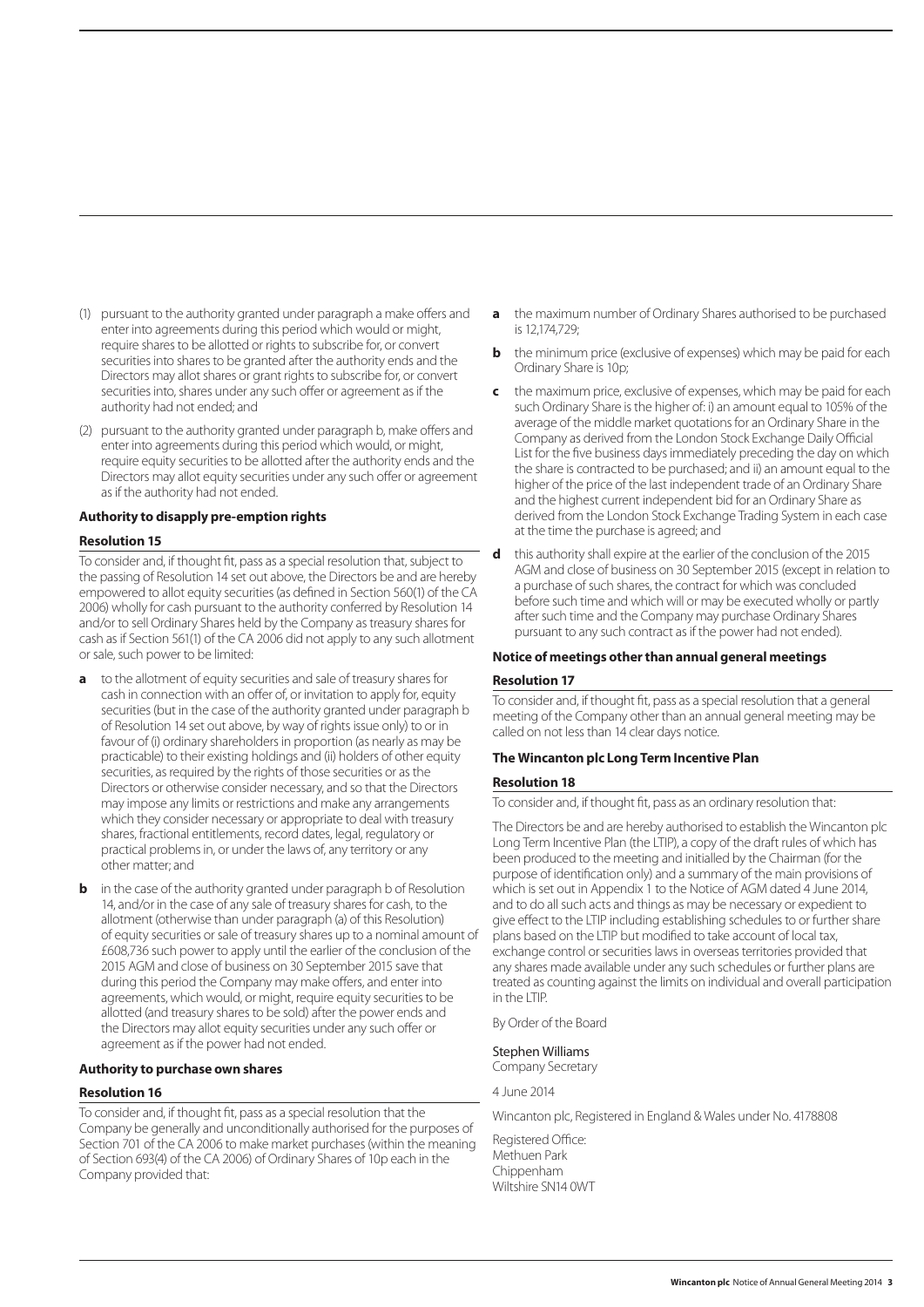# Explanatory notes to the resolutions to be proposed at the Annual General Meeting

Resolutions 1 to 14 and resolution 18 will be proposed as ordinary resolutions which require a simple majority of votes to be cast in favour to be passed. Resolutions 15 to 17 will be proposed as special resolutions which require a 75% majority of the votes to be cast in favour to be passed.

# **Resolution 1: Report and Accounts**

The Directors are required to present their report, the financial statements and the auditor's report to the AGM and shareholders may raise any questions on the Report and Accounts under this resolution.

## **Resolutions 2 and 3: Directors' remuneration report**

The Company is required by law to prepare a Directors' remuneration report for each relevant financial year and to seek shareholder approval for that report at the general meeting before which its annual accounts are laid. There are new requirements this year in relation to the content of the Directors' remuneration report, following changes made to the Companies Act 2006. In accordance with section 439A of the Companies Act 2006 a new requirement has been introduced for a separate resolution on the Remuneration policy within the Directors' remuneration report to be put to a vote by shareholders. The Remuneration policy sets out the Company's forward-looking policy on Directors' remuneration and is subject to a binding shareholder vote by ordinary resolution at least every three years.

The result of resolution 2 is advisory only and the Directors' entitlement to remuneration is not conditional on this resolution being passed.

The result of resolution 3 is binding and the Company will only be able to make remuneration and loss of office payments to Directors which are permitted within the limits of the policy, unless the payment has been approved by a separate shareholder resolution.

The Directors' remuneration report is set out in full on pages 42 to 55 of the Annual Report 2014. The Remuneration Policy is set out within the Directors' remuneration report on pages 43 to 47. The Directors' remuneration report is also available on the Company's website at www.wincanton.co.uk.

## **Resolutions 4 to 10 inclusive: Election/re-election of Directors**

In accordance with the Company's Articles of Association, all Directors are subject to election by shareholders at the first AGM after their appointment, and to re-election thereafter at intervals of no more than three years. The Board has, however, decided to comply with the UK Corporate Governance Code and put all Directors up for election/ re-election. The Company is not required to comply with this provision in the UK Corporate Governance Code. However, the Board thinks it is best practice to do so.

The Board, its Committees and the individual Directors participate in an annual performance evaluation. Further details of the performance evaluation process are set out on page 37 of the Annual Report 2014. The performance evaluation process confirmed the continuing independent and objective judgement of all the non-executive Directors. The process also confirmed that the performance of all Directors standing for re-election continued to be effective and that they continue to demonstrate commitment to their respective roles. The Board recommends to shareholders the proposed reappointments set out in Resolutions 4 to 10. Full biographical details of each Director are set out on pages 34 and 35 of the Annual Report 2014. The Executive Directors' service contracts and non-executive Directors' letters of appointment are available for inspection as specified in note 13 on page 9 of this document.

## **Resolution 11: Reappointment of the auditor**

The Company is required to appoint the auditor at each general meeting at which accounts are laid before the Company, to hold office until the conclusion of the next such meeting. This resolution, on the Audit Committee's recommendation, proposes the reappointment of KPMG LLP as auditor of the Company.

# **Resolution 12: Authority for the Directors to agree the auditor's remuneration**

This resolution authorises the Directors, in accordance with standard practice, to agree the remuneration of the auditor.

#### **Resolution 13: Donations to political organisations and political expenditure**

It is not Group policy to make donations to political parties. However, it is possible that certain routine activities undertaken by the Company and its subsidiaries might unintentionally fall within the broad scope of the provisions controlling political donations and expenditure in the Companies Act 2006. Any expenditure that is regulated under the Companies Act 2006 must first be approved by shareholders and will be disclosed in next year's Annual Report. This Resolution, if passed, will renew the Directors' authority until the end of the AGM to be held in 2015 (when the Directors intend to renew this authority) to make donations and incur expenditure, which might otherwise be caught by the terms of Companies Act 2006, up to an aggregate amount of £25,000 for the Company and for subsidiary companies.

## **Resolution 14: Authority to allot shares**

The first part of Resolution 14 gives the Directors authority to allot shares up to an aggregate nominal amount equal to £4,058,243 (representing 40,582,430 Ordinary Shares of 10p each excluding treasury shares) which, as at 4 June 2014, being the latest practicable date prior to the publication of this Notice, represented approximately one-third of the Company's issued share capital.

In line with the guidance issued by the Association of British Insurers (the ABI) the second part of this Resolution gives Directors authority to allot Ordinary Shares or grant rights to subscribe for, or convert any securities into, Ordinary Shares in connection with a rights issue in favour of ordinary shareholdings up to an aggregate nominal amount equal to £8,116,486 (representing 81,164,860 Ordinary Shares excluding treasury shares), as reduced by the nominal amount of shares issued under paragraph a of this Resolution. This amount (before any reduction) represented two-thirds of the issued share capital of the Company as at 4 June 2014, the latest practicable date prior to the publication of this Notice.

The authorities sought under paragraphs a and b of this Resolution will expire at the earlier of the conclusion of the 2015 AGM and close of business on 30 September 2015 (the last date by which the Company must hold an AGM in 2015).

Should any decision be made by the Board to allot shares under the authorities sought under this resolution, it would be the intention of the Directors to follow the guidance issued by the ABI in relation to the exercise of such authorities.

There are no present plans of issuing shares other than in connection with existing rights under employee share schemes. The Directors may, however, consider issuing shares if they believe it would be appropriate to do so in respect of business opportunities that may arise consistent with the Company's strategic objectives. As at the date of this Notice, the Company did not hold any treasury shares.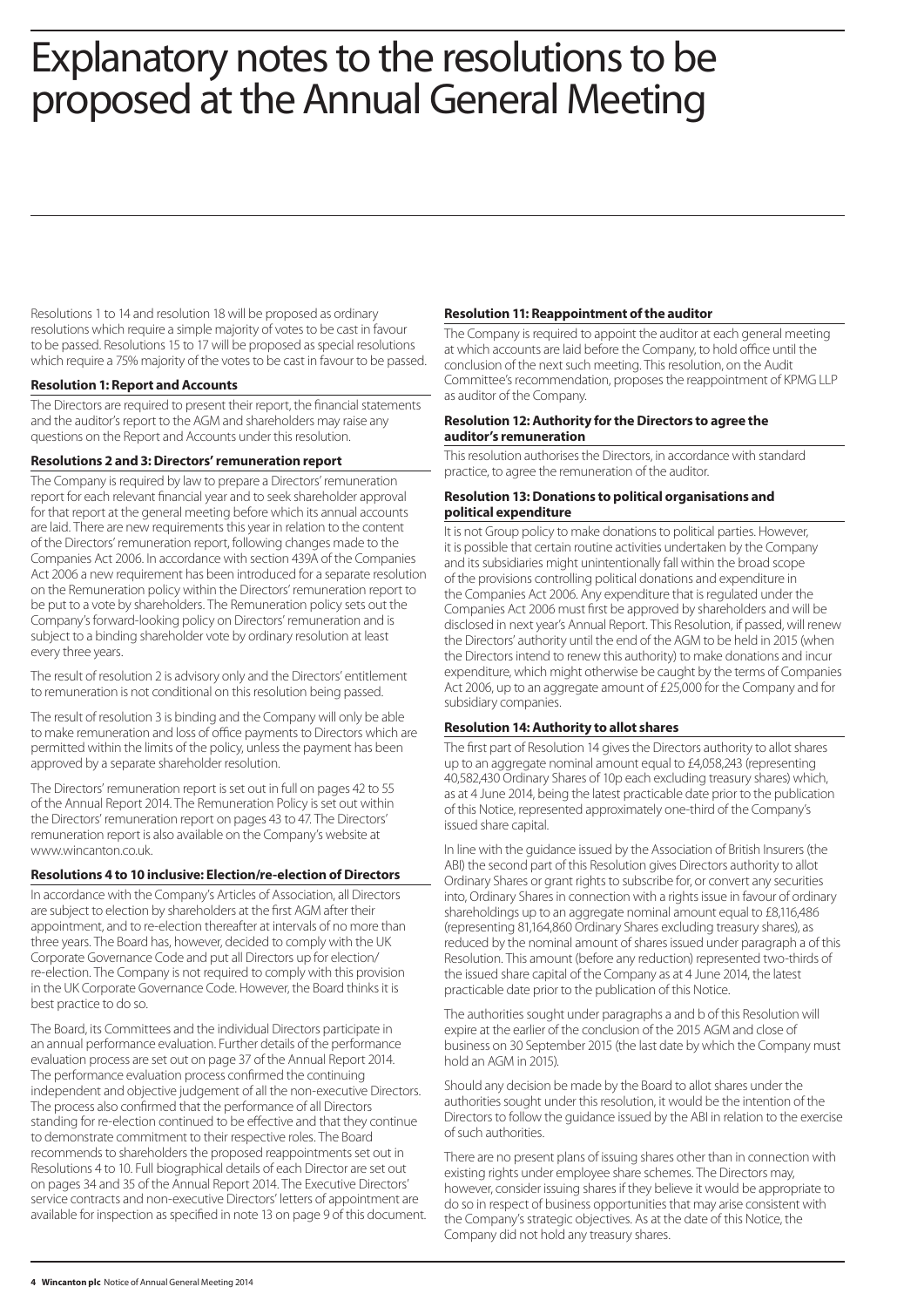## **Resolution 15: Disapplication of pre-emption rights**

The Companies Act 2006 provides that if the Directors wish to allot any equity securities for cash (other than in connection with any employee share scheme) they must in the first instance offer them to existing shareholders in proportion to their existing holdings (a pre-emptive offer). There may be occasions, however, when the Directors will need the flexibility to finance business opportunities by the issue of Ordinary Shares without a pre-emptive offer to existing shareholders. Resolution 15 will be proposed as a special resolution, and would give the Directors the authority to allot Ordinary Shares (or sell any Ordinary Shares which the Company elected to hold in treasury) for cash without first offering them to existing shareholders in proportion to their existing holdings.

This authority would be limited to allotments or sales in connection with rights issues or other pre-emptive offers, or otherwise up to an aggregate nominal amount of £608,736 (representing 6,087,360 Ordinary Shares of 10p each). The aggregate nominal amount represents 5% of the issued share capital of the Company as at 4 June 2014, the latest practicable date prior to the publication of this Notice.

The Directors note the current institutional shareholder guidelines not to seek to allot more than 7.5% of the issued share capital, cumulatively, in any three-year rolling period without prior consultation. The Directors have no present intention of exercising this authority in the year ending 31 March 2015.

Subject to shareholder approval, the authority under this resolution will expire at the earlier of the conclusion of the 2015 AGM and close of business on 30 September 2015.

#### **Resolution 16: Purchase of own shares**

In certain circumstances it may be advantageous for the Company to purchase its own Ordinary Shares and Resolution 16 will, if approved, renew the Company's authority from shareholders to make such purchases until the earlier of the conclusion of the 2015 AGM and close of business on 30 September 2015. Purchases will only be made if the Directors believe that to do so would result in an increase in the Group's earnings per share and would be in the best interests of shareholders generally.

The Resolution, which will be proposed as a special resolution, specifies the maximum number of shares which may be acquired (10% of the Company's issued share capital as at 4 June 2014) and minimum and maximum prices at which they may be bought. There are options outstanding at the date of this Notice over approximately 20.8m Ordinary Shares, representing 17% of the issued share capital; if the authority given by Resolution 16 were to be fully used, these options would represent 16% of the share capital in issue on that date.

Any shares purchased in this way will either be cancelled (and the number of shares in issue reduced accordingly) or held in treasury. Shares held in treasury may subsequently be sold for cash (within the limit of the shareholder pre-emption disapplication contained in Resolution 15), cancelled, or used for the purposes of employee share schemes. The Directors believe that it is desirable for the Company to have this flexibility. No dividends will be paid on shares whilst held in treasury and no voting rights will be exercisable in respect of treasury shares. Treasury shares transferred for the purposes of the Company's employee share schemes will count towards the limits in those schemes on the number of new shares which may be issued.

No Ordinary Shares were purchased by the Company during the year ended 31 March 2014. The Company does not currently hold any treasury shares.

#### **Resolution 17: Notice of meetings other than annual general meetings**

Resolution 17 will be proposed as a special resolution and would allow the Company to hold general meetings (other than annual general meetings) on 14 days' notice.

Annual general meetings must always be called with at least 21 days' notice but other general meetings of the Company may be called on less notice if shareholders agree to a shorter period. At the AGM in 2013, a resolution was passed which allowed the Company to hold general meetings (other than annual general meetings) on 14 days' notice. The Board is proposing a similar resolution to renew the authority granted last year. The approval will be effective until the Company's next AGM, when it is intended that the approval will be renewed.

This shorter period would not be used as a matter of routine. Instead, the Board will consider on a case by case basis whether the flexibility offered by the shorter notice period would be in the best interests of shareholders generally, taking into account the circumstances and business of the meeting.

#### **Resolution 18: The Wincanton plc Long Term Incentive Plan**

Resolution 18 relates to the proposed introduction of a new share plan by the Company, the Wincanton plc Long Term Incentive Plan (the LTIP).

Employee share ownership is a key part of the Company's remuneration policy and the aim of a long term incentive plan is to incentivise and recognise the performance of executive Directors in respect of their contribution to the delivery of the Company's strategy over the longer term by rewarding strong financial performance and sustained increase in shareholder value.

In order to align executive interests with those of shareholders and to further develop best practice, resolution 18 seeks authority from shareholders for the implementation of the LTIP for the Company's executive Directors and other managers as determined by the Remuneration Committee from time to time.

The main terms of the LTIP are summarised in Appendix 1 to this Notice of AGM.

A copy of the rules of the LTIP is available for inspection at the Company's registered office, Methuen Park, Chippenham, Wiltshire, SN14 0WT during business hours on any weekday from the date of this Notice of AGM until the close of the AGM. The rules will also be available for inspection at the AGM venue for 15 minutes prior to, and until the end of, the AGM.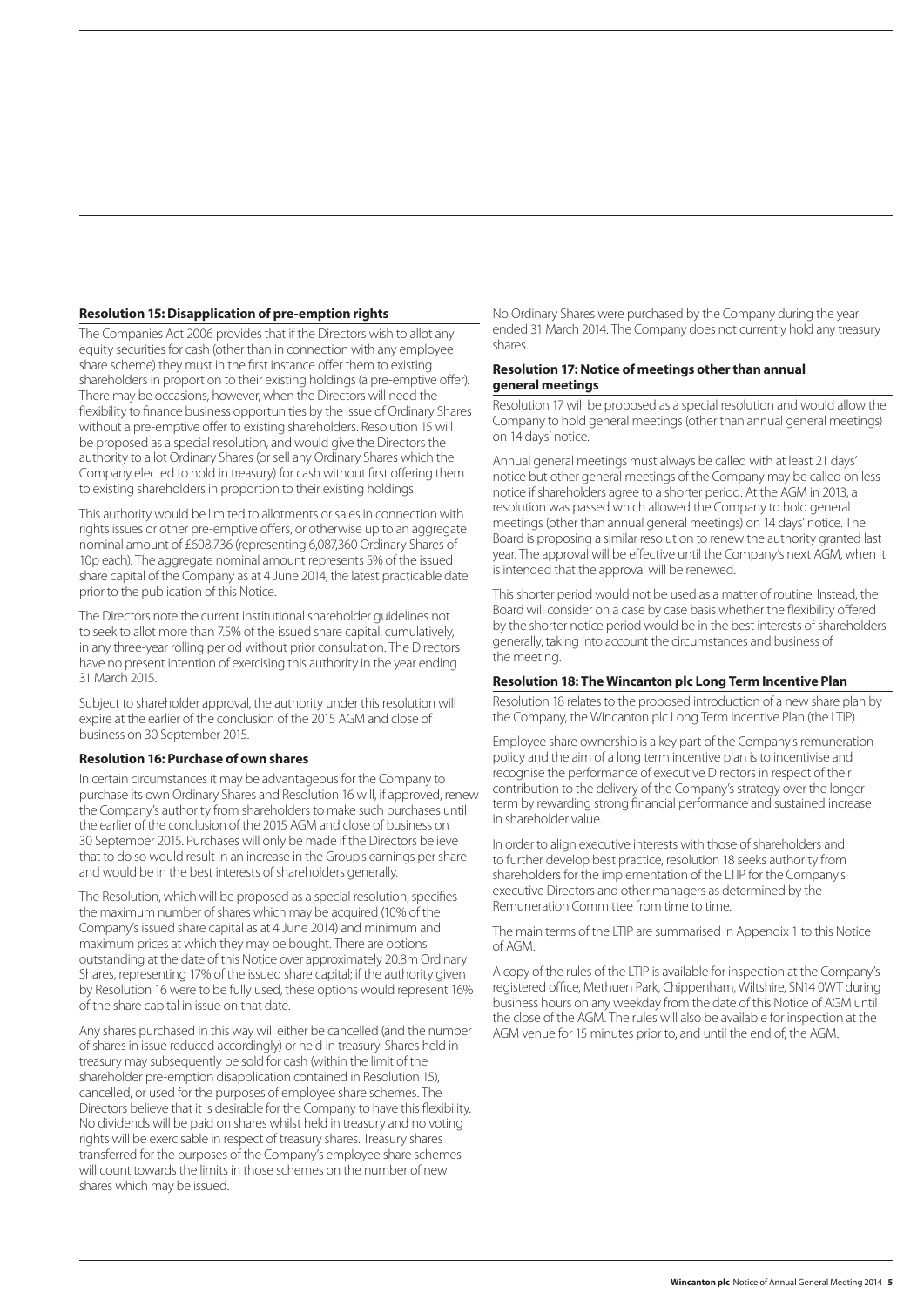# Appendix 1 Summary of the main provisions of the Wincanton plc long term incentive plan (the LTIP)

#### **1 GENERAL**

The operation of the LTIP will be overseen by the Remuneration Committee of the Board of Directors (the Committee).

The LTIP will enable selected employees to be granted awards in respect of ordinary shares in the capital of the Company (Ordinary Shares). Awards may be granted in the form of:

- nil cost options to acquire Ordinary Shares; or
- conditional rights to receive Ordinary Shares.

Awards are expected to be granted in the form of nil cost options.

Awards are not transferable (except on death) and are not pensionable benefits.

Awards may be satisfied by newly issued Ordinary Shares, Ordinary Shares purchased in the market by an employees' trust or by the transfer of Ordinary Shares held in treasury.

## **2 ELIGIBILITY**

Employees (including executive Directors) of the Company or of any of its subsidiaries will be eligible to participate in the LTIP at the discretion of the Committee.

## **3 INDIVIDUAL LIMITS**

The maximum number of Ordinary Shares that may be awarded to a participant in any financial year of the Company will be limited so that the market value of such Ordinary Shares on the date of the award will not normally exceed 100 per cent of basic salary. If the Committee considers that exceptional circumstances exist (such as, for example, on recruitment) that justify a higher amount, Ordinary Shares with a value of up to 250 per cent of basic salary may be awarded.

# **4 GRANT OF SHARE AWARDS**

Awards may only be granted during the period of 42 days following the announcement of the Company's results for any period, or within 28 days of a person first joining the Company's group or, exceptionally, and subject to any relevant restrictions on dealings in Ordinary Shares, on any other day on which the Committee determines that exceptional circumstances exist.

No awards may be made more than ten years after the approval of the LTIP by shareholders.

No payment will be required for the grant of an award.

## **5 DILUTION LIMIT**

Awards may be granted over unissued or existing Ordinary Shares. The number of new Ordinary Shares issued or remaining capable of being issued pursuant to awards under the LTIP and the Company's other employee share schemes in any period of 10 years will not exceed 10 per cent of the ordinary share capital of the Company in issue from time to time.

The number of new Ordinary Shares issued or remaining capable of being issued pursuant to awards under the LTIP and the Company's discretionary employee share schemes in any period of 10 years will not exceed 5 per cent of the ordinary share capital of the Company in issue from time to time.

If awards are to be satisfied by a transfer of existing Ordinary Shares, the percentage limits stated above will not apply. Insofar as it is necessary to ensure compliance with the guidelines issued from time to time by the institutional investors, the percentage limits will apply to awards satisfied by the transfer of Ordinary Shares held in treasury.

# **6 VESTING OF AWARDS**

Awards will normally vest on the third anniversary of grant.

The vesting of awards will be subject to continued employment and the attainment of performance targets set by the Committee at the time the awards are made.

It is intended that the first set of awards to be granted under the LTIP (which will not be granted until the summer of 2015) will be subject to performance targets relating to the Company's underlying earnings per share (EPS) and total shareholder return (TSR).

The current intention is for 75% of any such award to be subject to a performance target requiring the Company's EPS to grow by a level to be determined by the Committee shortly prior to grant. The base EPS figure for these purposes will be measured by reference to the Company's EPS for the financial year ending 31 March 2015. The end EPS figure for these purposes used to calculate the growth in the Company's EPS will be measured by reference to the Company's EPS for the financial year ending 31 March 2018.

The other 25% of any such award is currently intended to be subject to a performance target requiring the Company's TSR to outperform a broad equity market index.

The detailed terms of the performance targets to be imposed on the 2015 LTIP awards will be determined shortly prior to grant. Such terms will be consistent with the terms set out in the proposed Directors' remuneration policy, which is the subject of Resolution 3 at the Annual General Meeting.

This means that 25% of each part of an award will vest for the achievement of "threshold" performance against the relevant target with full vesting only being achieved if "maximum" performance in respect of the relevant target is achieved, with straight line vesting for performance between these two levels. As to the expected EPS performance target, the "threshold" and "maximum" levels of performance will be determined by the Committee shortly prior to grant. In respect of the anticipated TSR performance target, "threshold" performance means the Company's TSR being at the median ranking in the relevant comparator group with "maximum" performance meaning a ranking in the upper quartile of the comparator group.

The Committee may, in exceptional circumstances, override the formulaic outcome of any performance targets to ensure an alignment of vesting levels (and, therefore, pay) with the underlying performance of the business during the performance period.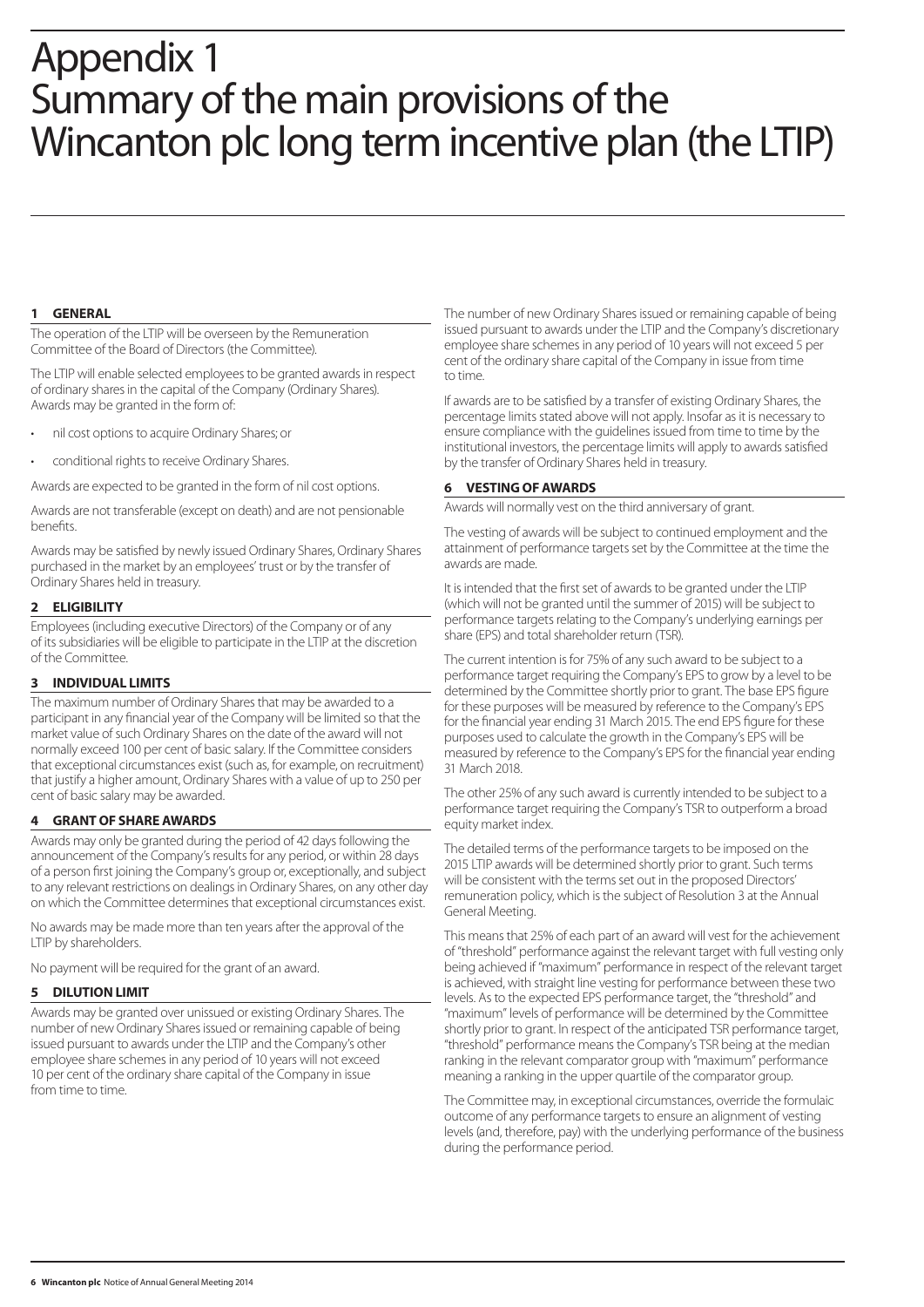Awards granted after 2015 may be subject to different performance targets, subject to the terms of the Company's Directors' remuneration policy at the relevant time.

Performance targets may be amended by the Committee if it reasonably considers that the relevant target(s) should be amended to ensure that the criteria against which performance will then be measured will be a fairer measure of such performance and/or the amended target(s) will provide a more effective incentive, provided the amended target(s) are not materially more or less demanding than the original target was when first set.

## **7 LEAVING EMPLOYMENT**

If a participant leaves the Company's group his award will normally lapse. If the reason for leaving is death, ill-health, injury, disability, redundancy, retirement, the sale of the employing business or company, or otherwise at the discretion of the Committee, the award will vest at the end of the vesting period. Alternatively, the Committee may allow the award to vest on cessation. In either case, however, the award will only vest to the extent that any performance target is met at the relevant time. The award will also, unless the Committee determines otherwise, be subject to a time pro-rata reduction to reflect the proportion of the vesting period that has lapsed on cessation.

If a participant leaves the Company's group for any 'good leaver' reasons as set out above any award that vests may only be exercised within the 12 month period following cessation of employment.

## **8 CLAWBACK AND MALUS**

Awards will be subject to both clawback and malus provisions. These provisions will operate so that if the Company misstates its financial results or if a participant is found guilty of misconduct, (as determined by the Committee) then the Committee, in its discretion, may (i) require repayment of previously vested amounts and/or (ii) reduce the number ofshares over which any subsisting award exists and/or (iii) reduce the amount of any future bonus payment.

# **9 CORPORATE EVENTS**

In the event of a takeover or winding up of the Company (not being an internal reorganisation), awards shall vest early to the extent that the performance targets have been satisfied at that time. Awards will also, unless the Committee determines otherwise, be subject to a time pro-rata reduction to reflect the proportion of the vesting period that had elapsed at the relevant time.

Awards may also vest on the same basis as would apply on a takeover if a demerger is proposed which, in the opinion of the Committee, would or might substantially prejudice the interests of participants.

On an internal reorganisation, replacement awards would normally be offered.

# **10 DIVIDENDS ON AWARD SHARES**

An award may be made on terms that when it is settled the participant will be entitled to receive an amount equal to the dividends which would have been paid to the participant during the vesting period of the award on the Ordinary Shares received had the participant been the legal owner of such Ordinary Shares during that time. This amount may be delivered in Ordinary Shares or in cash and, if delivered in Ordinary Shares, may assume the re-investment of dividends.

## **11 ADJUSTMENT OF SHARE AWARDS**

If there is a rights or capitalisation issue, sub-division, consolidation, reduction or other variation of the Company's ordinary share capital, or demerger or payment of a special dividend which would otherwise materially affect the value of an award, the Committee may adjust the number of Ordinary Shares subject to an award.

# **12 RIGHTS ATTACHING TO SHARES**

Ordinary Shares allotted or transferred under the LTIP will rank alongside shares of the same class then in issue.

# **13 AMENDMENT**

The Committee may amend the LTIP in any respect. However, the provisions governing eligibility requirements, equity dilution, individual participation limits, the basis for determining the rights of participants to acquire Ordinary Shares and the adjustments that may be made following a rights issue or any other variation of capital cannot be altered to the advantage of existing or new participants without the prior approval of the Company's shareholders in general meeting.

There is an exception for minor amendments to benefit the administration of the LTIP, to take account of a change in legislation or developments in the law affecting the LTIP or to obtain or maintain favourable tax, exchange control or regulatory treatment for participants in the LTIP or for any member of the Company's group. In addition, no alteration may be made that would materially affect any subsisting rights of any participants without their prior consent.

# **14 OVERSEAS PLANS**

The Company may at any time (and without further reference to shareholders) establish schedules to the LTIP and further plans based on the LTIP but modified to take account of local securities laws, exchange controls or tax laws, provided that any Ordinary Shares made available under such schedules and/or plans are treated as counting against the limits on individual participation and the overall dilution limits applicable under the LTIP.

*This summary does not form part of the rules of the LTIP and should not be taken as affecting the interpretation of their detailed terms and conditions. The Board of Directors of the Company and/or the Committee, as appropriate, reserve the right up to the time of the adoption of the LTIP to make such amendments and additions to the rules of the LTIP as they consider appropriate provided that such amendments do not conflict in any material respect with this summary.*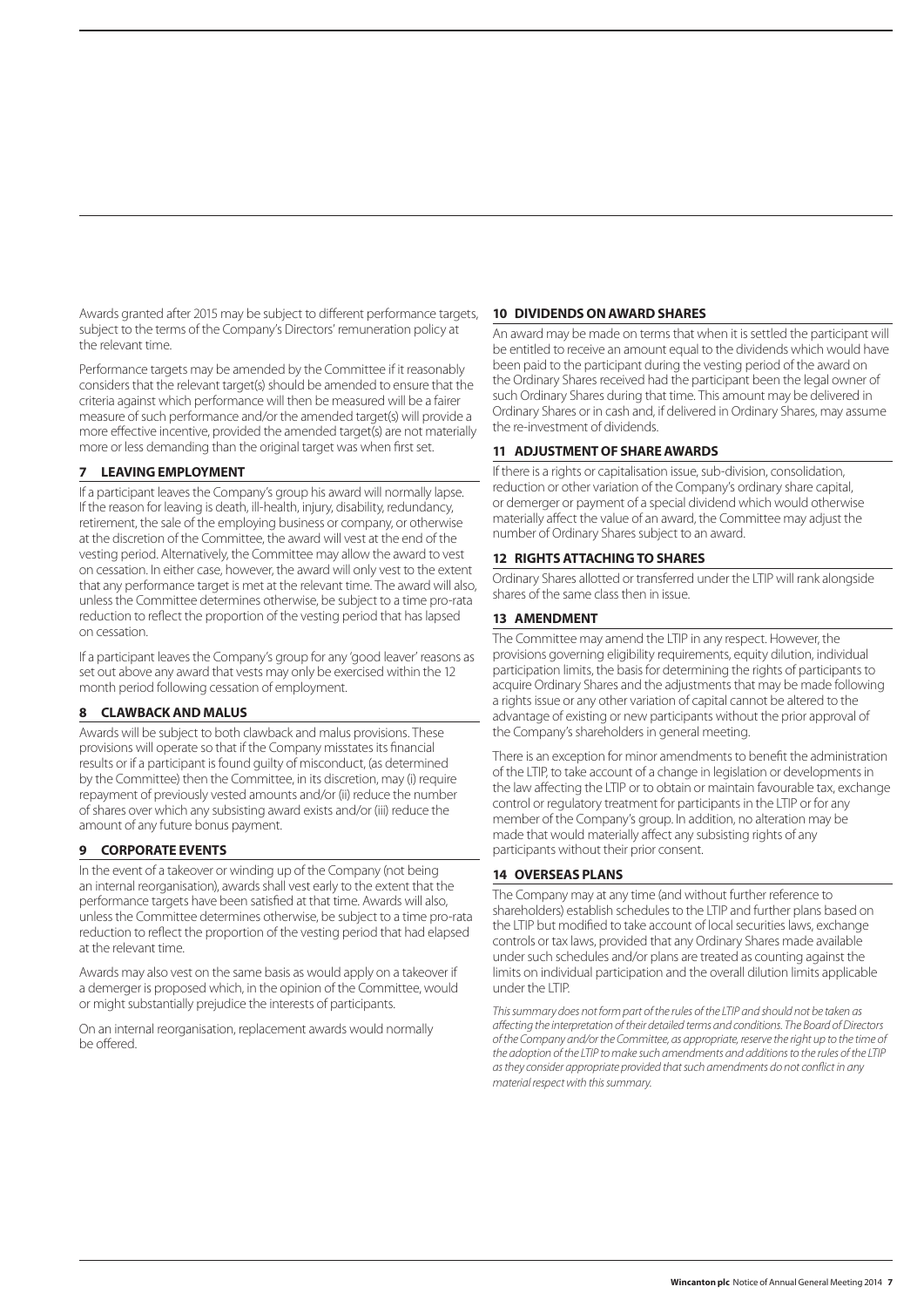# Important notes

The following notes explain your general rights as a shareholder and your right to attend and vote at the meeting or to appoint someone else to vote on your behalf.

## **1 Issued share capital and total voting rights**

As at 4 June 2014 (being the last practicable day prior to the printing of this Notice) the issued share capital of the Company consisted of 121,747,293 Ordinary Shares, carrying one vote each. Accordingly, the total voting rights in the Company as at 4 June 2014 are 121,747,293.

## **2 Entitlement to attend and vote**

Pursuant to Regulation 41 of the Uncertificated Securities Regulations 2001, and Section 360B(2) of the CA 2006, the Company specifies that only shareholders registered in the Register of Members of the Company as at 6.00 p.m. (BST) on Monday, 14 July 2014 or, in the event that the AGM is adjourned, registered in the Register of Members of the Company 48 hours before the time of the adjourned meeting(s), shall be entitled to attend and vote at the AGM in respect of the number of Shares registered in their name at that time. Save in relation to any adjourned meeting(s), changes to entries on the Register of Members of the Company after 6.00 p.m. (BST) on Monday, 14 July 2014 shall be disregarded in determining the rights of any person to attend and vote at the AGM.

# **3 Voting at the AGM**

Voting on each of the resolutions to be put to the AGM will be taken on a poll, rather than a show of hands, to reflect the number of shares held by a shareholder, whether or not the shareholder is able to attend the meeting. Shareholders and proxies in attendance at the meeting will be asked to complete a poll card to indicate how they wish to cast their votes. These cards will be collected at the end of the AGM. As soon as practicable following the AGM, the results of the voting will be announced via a Regulatory Information Service and also placed on the Company's website.

## **4 Proxies**

A shareholder entitled to attend, speak and vote at the AGM may appoint one or more proxies to attend, speak and vote at the AGM on their behalf provided that each proxy is appointed to exercise the rights attached to different shares. A proxy need not be a shareholder of the Company. In the case of joint shareholders, the vote of the first named in the Register of Members of the Company who tenders a vote, whether in person or by proxy, shall be accepted to the exclusion of the votes of other joint holders.

Appointing a proxy will not prevent a shareholder from attending in person and voting at the meeting (although voting in person at the meeting will terminate the proxy appointment).

# **5 Appointment of proxy using the hard-copy Form of Proxy**

A Form of Proxy which may be used to make such appointment and give proxy instructions accompanies this Notice.

To be valid, the appointment of a proxy, and the original or duly certified copy of the power of attorney or other authority (if any) under which it is signed or authenticated, should reach the Registrar, Computershare Investor Services plc, The Pavilions, Bridgwater Road, Bristol BS99 6ZY, no later than 1.00 p.m. on Monday 14 July 2014 (or, if the meeting is adjourned, 48 hours before the time fixed for holding the adjourned meeting).

If you appoint more than one proxy, additional Form(s) of Proxy can be obtained by contacting Computershare Investor Services plc on 0870 707 1788 or www.investorcentre.co.uk/contactus.

# **6 Electronic appointment of proxy**

You can appoint a proxy electronically by accessing www.investorcentre. co.uk/eproxy. You will be asked to enter your Control Number, Shareholder Reference Number as printed on the Form of Proxy and agree to certain terms and conditions. For an electronic proxy appointment to be valid, it must be received by the Registrar no later than 1.00 p.m. on Monday, 14 July 2014.

Should you complete your Form of Proxy electronically and then post a hard copy, the Form that arrives last will be counted to the exclusion of instructions received earlier, whether electronic or postal. Please refer to the terms and conditions of the service on the website.

# **7 Appointment of proxies through CREST**

CREST members who wish to appoint a proxy or proxies through the CREST electronic proxy appointment service may do so by following the procedures described in the CREST Manual (available at www.euroclear. com/crest). CREST Personal Members or other CREST sponsored members (and those CREST members who have appointed a voting service provider(s)) should refer to their CREST sponsor or voting service provider(s), who will be able to take the appropriate action on their behalf.

In order for a proxy appointment or instruction made using the CREST service to be valid, the appropriate CREST message (a CREST Proxy Instruction) must be properly authenticated in accordance with Euroclear UK & Ireland's specifications, and must contain the information required for such instruction, as described in the CREST Manual (available at www. euroclear.com/crest). The message (regardless of whether it constitutes the appointment of a proxy or is an amendment to the instruction given to a previously appointed proxy) must, in order to be valid, be transmitted so as to be received by the Registrar (ID 3RA50) by 1.00 p.m. on Monday 14 July 2014. For this purpose, the time of receipt will be taken to be the time (as determined by the time stamp applied to the message by the CREST Application Host) from which the issuer's agent is able to retrieve the message by enquiry to CREST in the manner prescribed by CREST. After this time any change of instructions to proxies appointed through CREST should be communicated to the appointee through other means.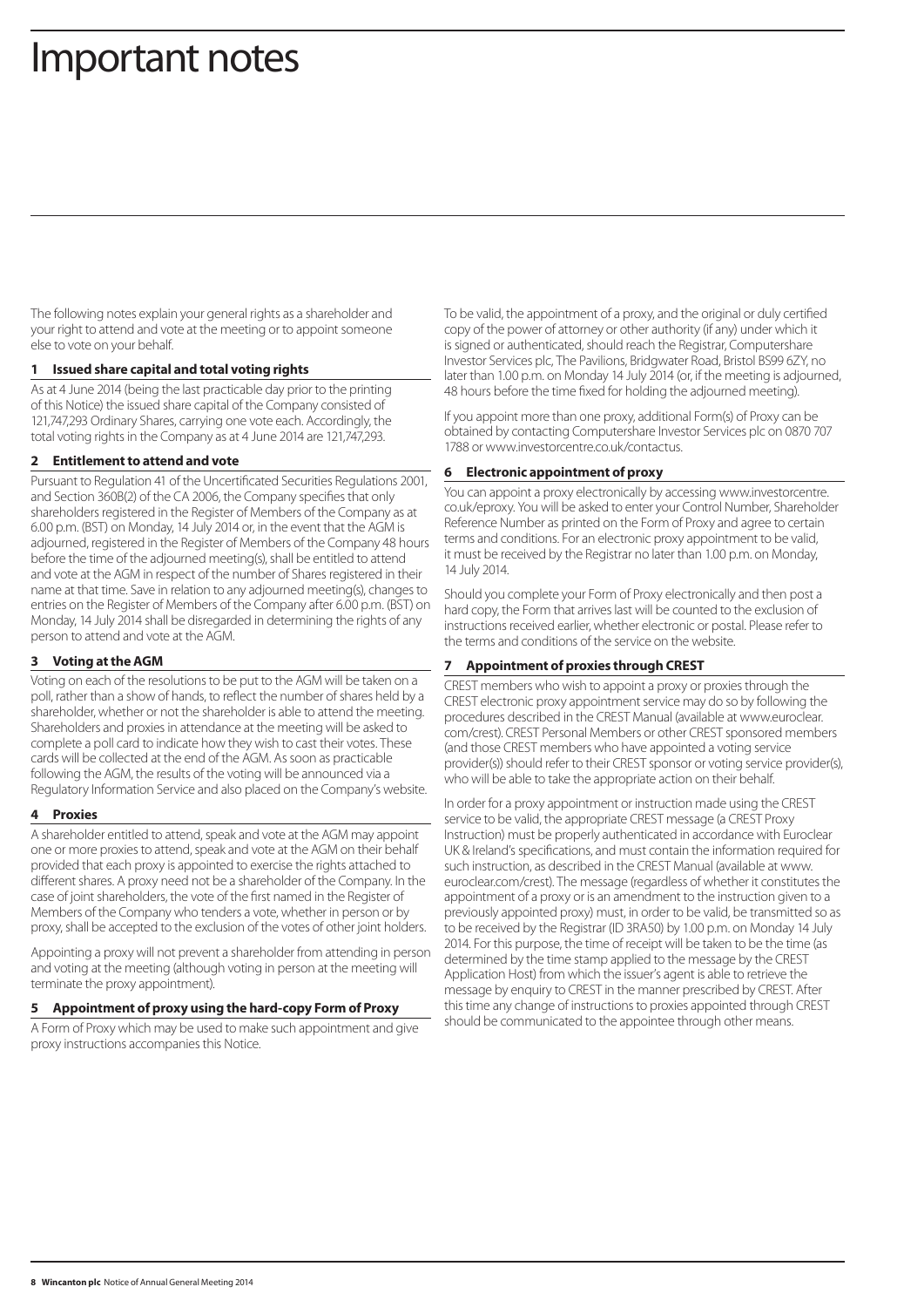CREST members (and, where applicable, their CREST sponsors or voting service providers) should note that Euroclear UK & Ireland Limited does not make available special procedures in CREST for any particular message. Normal system timings and limitations will, therefore, apply in relation to the input of CREST Proxy Instructions. It is the responsibility of the CREST member concerned to take (or, if the CREST member is a CREST personal member, or sponsored member, or has appointed a voting service provider, to procure that their CREST sponsor or voting service provider(s) take(s)) such action as shall be necessary to ensure that a message is transmitted by means of the CREST system by any particular time. In this connection, CREST members (and, where applicable, their CREST sponsors or voting service providers) are referred, in particular, to those sections of the CREST Manual concerning practical limitations of the CREST system and timings.

The Company may treat as invalid a CREST Proxy Instruction in the circumstances set out in Regulation 35(5)(a) of the Uncertificated Securities Regulations 2001.

## **8 Corporate representatives**

Any corporation which is a shareholder can appoint one or more corporate representatives who may exercise on its behalf all of its powers as a shareholder provided that they do not do so in relation to the same shares.

## **9 Nominated persons**

Any person to whom this notice is sent who is a person nominated under Section 146 of the CA 2006 to enjoy information rights (a Nominated Person) may, under an agreement with the shareholder by whom they were nominated, have a right to be appointed (or to have someone else appointed) as a proxy for the AGM. If a Nominated Person has no such proxy appointment right or does not wish to exercise it, they may under such an agreement, have a right to give instructions to the shareholders as to the exercise of voting rights. The statement of the rights of shareholders in relation to appointment of proxies in paragraph 4 of these notes does not apply to Nominated Persons. The rights described in this paragraph can only be exercised by shareholders of the Company.

# **10 Right to ask questions**

Any shareholder or appointed proxy/proxies attending the AGM has the right to ask questions. The Company must cause to be answered any such question relating to the business being dealt with at the AGM but no such answer need be given if (a) to do so would interfere unduly with the preparation for the AGM or involve the disclosure of confidential information, (b) the answer has already been given on a website in the form of an answer to a question, or (c) it is undesirable in the interests of the Company or the good order of the AGM that the question be answered.

#### **11 Publication of audit concerns on the Company's website**

Under Section 527 of the CA 2006 shareholders meeting the threshold requirements set out in that Section have the right to require the Company to publish on a website a statement setting out any matter relating to: (i) the audit of the Company's accounts (including the auditor's report and the conduct of the audit) that are to be laid before the AGM; or (ii) any circumstances connected with an auditor of the Company ceasing to hold office since the previous meeting at which the annual accounts and reports were laid in accordance with Section 437 of the CA 2006. Where the Company is required to place a statement on a website under Section 527 of the CA 2006, it must forward the statement to the Company's auditor not later than the time when it makes the statement available on the website. The business which may be dealt with at the AGM includes any statement that the Company has been required under Section 527 of the CA 2006 to publish on a website.

## **12 Information available on the Company's website**

Copies of this Notice, the Annual Report 2014, and other information required by Section 311A of the CA 2006 can be found at www.wincanton.co.uk.

#### **13 Documents available for inspection**

Copies of Directors' service contracts, non-executive Directors' letters of appointment and the LTIP rules will be available for inspection at the registered office of the Company during normal business hours (Saturdays, Sundays and public holidays excepted) and will also be available for inspection at the place of the AGM on Wednesday, 16 July 2014 from 12.45 p.m. until the end of the meeting.

## **14 Communication**

Shareholders may not use any electronic address provided in either this Notice of AGM or any related documents (including the Form of Proxy) to communicate with the Company for any purposes other than those expressly stated.

## **AGM INFORMATION**

## **Time of the Meeting**

The doors will be open at 12.30 p.m. and the AGM will start promptly at 1.00 p.m.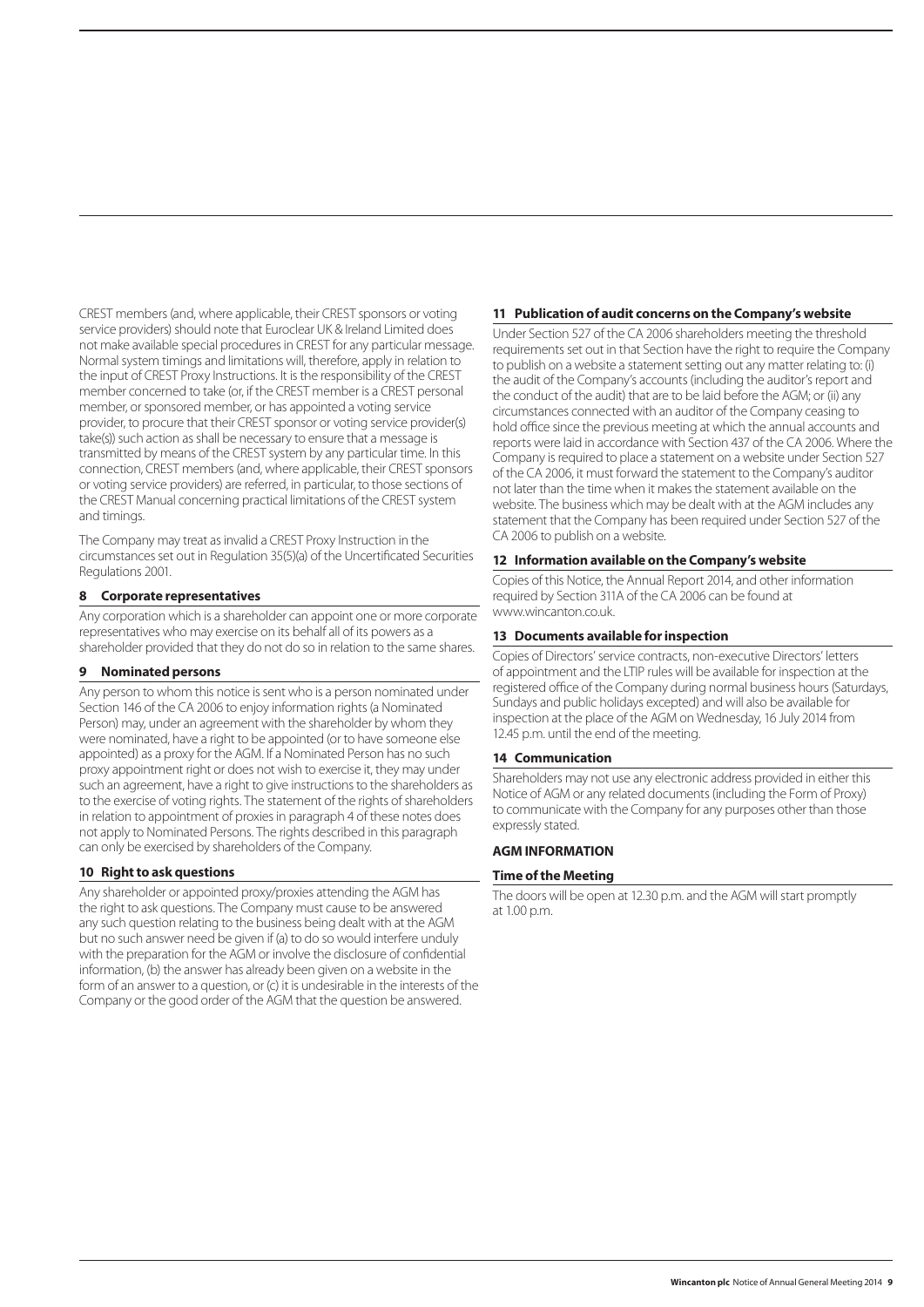#### **Attending the AGM**

If you are coming to the AGM, please bring your Form of Proxy with you. It authenticates your right to attend, speak and vote at the AGM and will speed your admission. You may find it useful to also bring this Notice of AGM and the Annual Report 2014 so that you can refer back to them at the AGM. All joint shareholders may attend and speak at the AGM. However, only the first shareholder listed on the Register of Members is entitled to vote. At the discretion of the Company, and subject to sufficient seating capacity, a shareholder may enter with one guest, provided that the shareholder and their guest register to enter the AGM at the same time.

#### **Venue arrangements**

For security reasons, all hand baggage may be subject to examination. Please note that laptop computers, recording equipment, cameras and similar such equipment may not be brought into the AGM.

Smoking is not permitted inside the offices of Buchanan.

Please ensure that mobile telephones, pagers and Blackberries are switched off throughout the AGM.

Anyone accompanying a shareholder in need of assistance will be admitted to the AGM. If any shareholder with a disability has any question regarding attendance at the AGM, please contact the Company Secretary at Wincanton plc, Methuen Park, Chippenham, Wiltshire SN14 0WT by 14 July 2014.

#### **Security**

Security staff will be on duty to assist shareholders. The Company will not permit behaviour that may interfere with another person's security, safety or the good order of the AGM.

#### **Enquiries**

Computershare Investor Services PLC maintains the Company's share register. If you have any enquiries about the AGM or about your shareholding you should contact Computershare at The Pavilions, Bridgwater Road, Bristol BS99 6ZY or by telephone on 0870 707 1788, fax on 0807 703 6106 and TextPhone on 0870 702 0005.

#### **Data protection statement**

Your personal data includes all data provided by you, or on your behalf, which relates to you as a shareholder, including your name and contact details, the votes you cast and your Reference Number (attributed to you by the Company). The Company determines the purposes for which and the manner in which your personal data is to be processed. The Company and any third party to whom it discloses the data may process your personal data for the purposes of compiling and updating the Company's records, fulfilling its legal obligations and processing the shareholder rights you exercise.